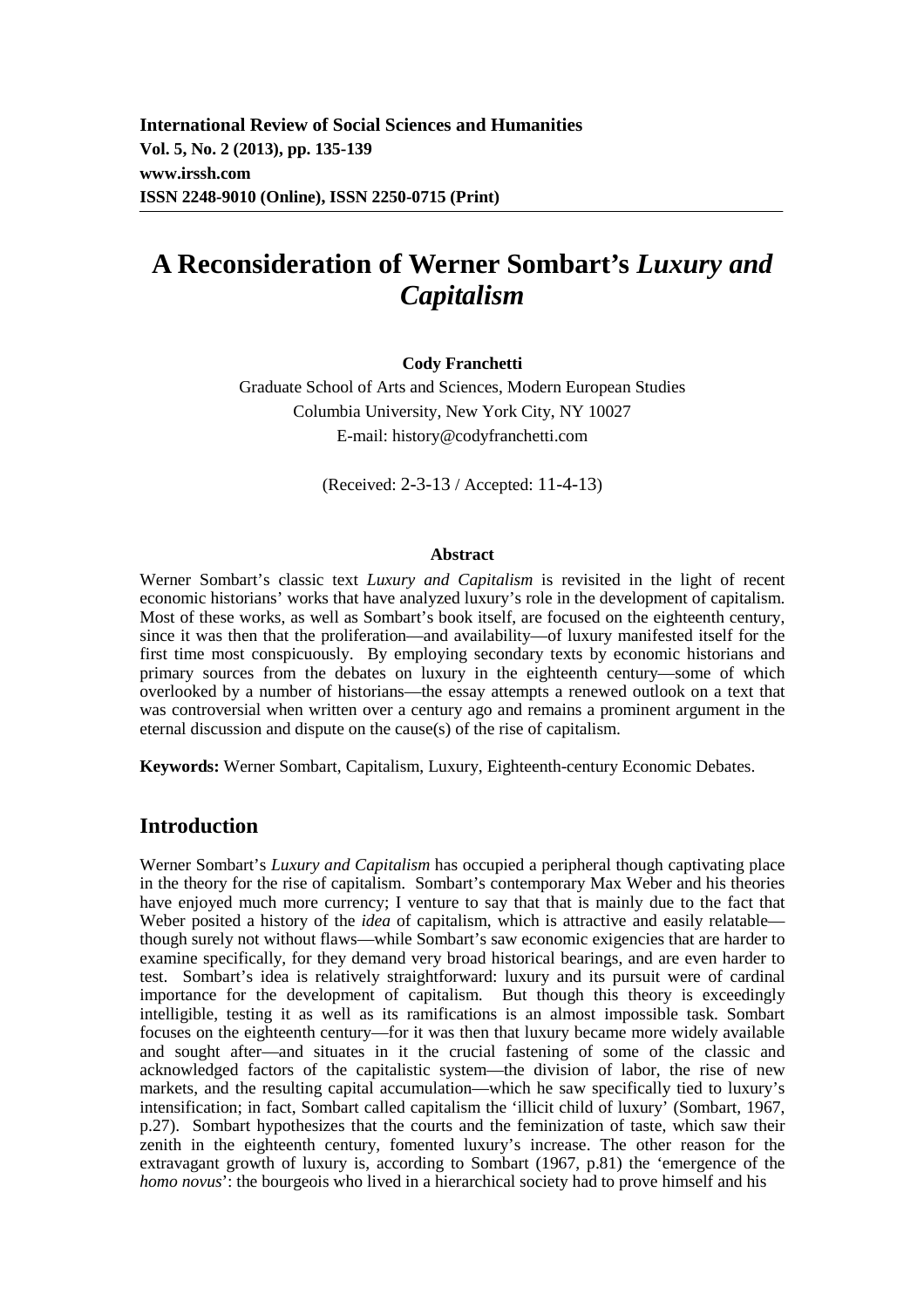$\overline{a}$ 

self-worth—pun intended—and thus necessitated a new, heightened degree of luxury. This further increased the demand for luxury, which according to Sombart specifically resulted in the creation of new markets that expanded the economy: as the desire for luxury grew immensely, so did the markets to accommodate it.

# **The 'de-Moralization of Luxury'**

In synthesis, this is Sombart's thesis. In order to consider his theory appropriately, we ought to look at eighteenth century debates on luxury, since Sombart heavily drew upon them, but we shall not be concerned with the moral aspect of the debates, for it should be noted that numerous writers exhibited powerful moral dilemmas toward luxury and its rise that often prevent a purely economic investigation, which is our main task: the condemnations on luxury by a Rousseau, a Fénelon, a Walwyn, a Hutchenson and others are surely fundamental to the history of the 'idea of luxury' as well as to cultural history, but have no bearing on our considerations. Indeed, Sombart himself thought so too when he stated that 'time and time again the problem of luxury has been approached with all the ethical fervor of the solid and thrifty bourgeois, and moralizing arguments have been brought into play for every phase of the question. And so, on the relationship between luxury and the market few had anything important to say.' (Sombart, 1967, p.116)

However, those who saw luxury exclusively through moral lenses should not obfuscate our own view of a very important circumstance that despite being tied to *moral* considerations had important *economic* effects during the eighteenth century—that is, what Christopher Berry called 'the de-moralization of luxury'. Those who de-moralized luxury are the crucial writers to survey, for they regarded luxury's economic office over its moral implications; as Maxine Berg (2003, p.7) has stated quite correctly, 'luxury gradually lost its former associations with corruption and vice, and came to include production, trade and the civilizing impact of superfluous commodities.' Christopher Berry, too, makes a subtler and more wideranging observation when he remarks that, 'central to this de-moralization is the re-evaluation of mundane life. From being deprecated because of its concern with the recurrent necessities of everyday living […] it is within this necessity that a new source of certainty could be located […] because the 'modern psychology' itself identifies a certainty and predictability by virtue of man's material nature.' (Berry, 1994, p.114) Both Berg and Berry tangentially support Sombart's view of luxury's economic impact. But Berry's view that man's material nature was *per se* positive is both significant and historically entrenched in a burgeoning reality, for the forces of secularization, which accelerated significantly after the Peace of Westfalia of 1648, kept weakening the worth of ascetic, contemplative life; and mundane pleasures became increasingly acceptable. The 'de-moralization of luxury', which Christopher Berry chronicles so well in his homonymous chapter, started assuming a significant extent around  $1700<sup>1</sup>$ , and thus began to have relevant economic impact. The 'demoralization' that luxury underwent during the eighteenth century ought to be understood and kept well in mind as an essential prerequisite if we are to accept or even consider any of

<sup>&</sup>lt;sup>1</sup>The great divide in the perception of the beauty of life comes much more between the Renaissance and the modern period than between the Middle Ages and the Renaissance. […] For the medieval man enjoyment *per se* is sinful. The Renaissance had managed to free itself from the rejection of all the joy of life as something sinful, but had not yet found a new way of separating the higher and lower enjoyments of life; the Renaissance wanted an unencumbered enjoyment of all of life. The new distinction is the compromise between the Renaissance and Puritanism that is at the base of modern spiritual attitudes. It amounted to a mutual capitulation in which one side insisted on saving beauty while the other insisted on the condemnation of sin. [...] Only after the Puritan worldview lost its intensity did the Renaissance receptiveness to all the joys of life gain ground again; perhaps even more ground than before, because beginning the eighteenth century there is a tendency to regard the natural *per se* as an element of the ethically good. Anyone attempting to draw the dividing line between the higher and lower enjoyments of life according to the dictates of ethical consciousness would no longer separate art from sensuous enjoyment, the enjoyment of nature from the cult of the body, the elevated from the natural, but would only separate egotism, lies, and vanity from purity.' (Huizinga, 1996, p.40)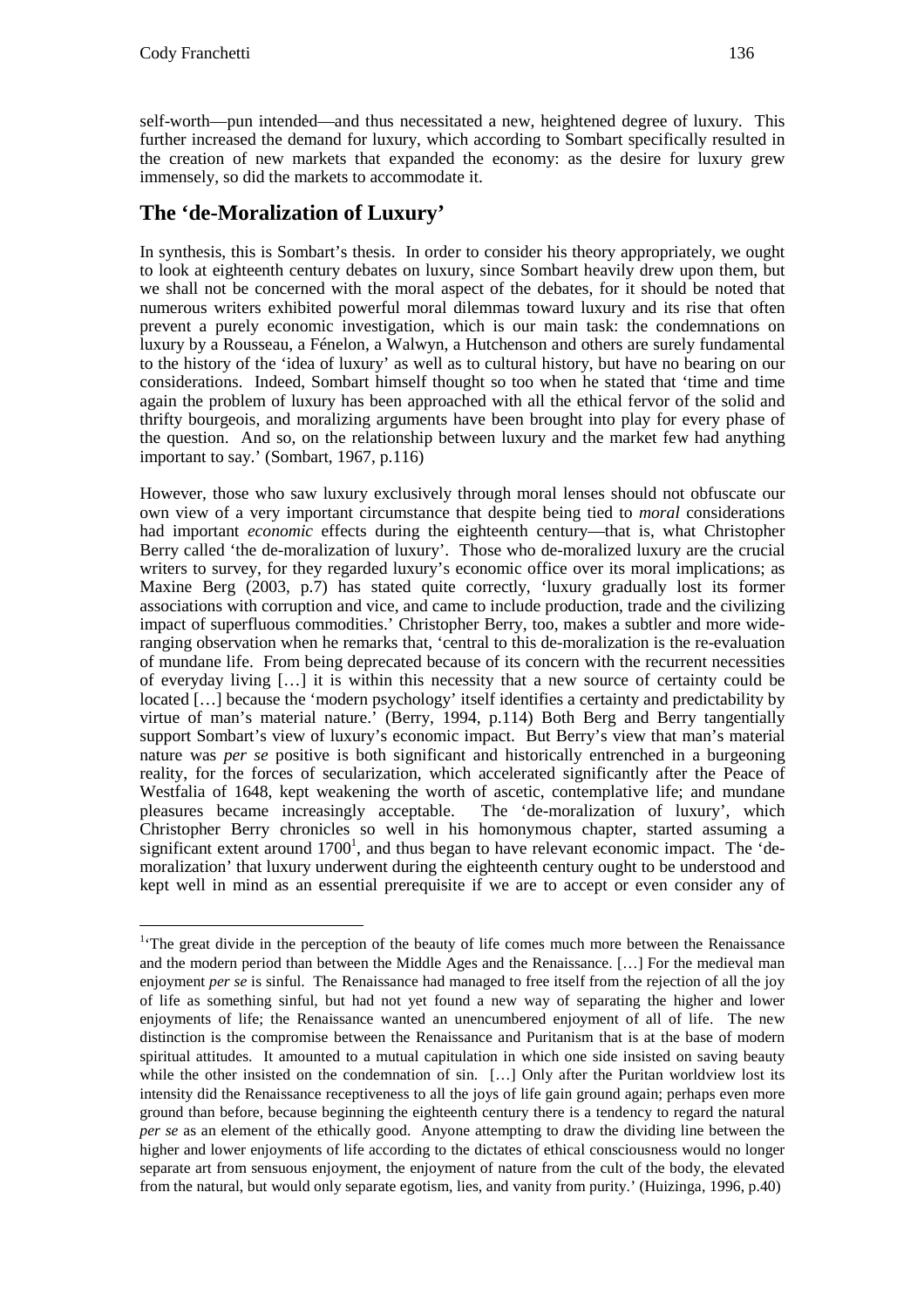Sombart's views. Furthermore, the separation of the moral and economic aspects of luxury had the important consequence of distinguishing the effect of luxury on the nation as opposed to that on the individual, which encouraged thinkers to look at luxury in exclusively economic terms completely divested from moral implications. In fact, Christopher Berry cites a treatise by Nicholas Barbon—*Discourse on Trade* from 1690—which according to Berry was the first to make a distinction between the repercussions of luxury on nation and individual separately.

The firm separation of luxury's moral and economic matters was precisely the great contribution of Hume's seminal essay on luxury, *Of Refinement in the Arts*, which saw luxury under a positive light for its contribution to commerce: 'Luxury nourishes commerce and industry.' (Hume, 1904, p.284) A number of writers, especially in France had already grasped the favorable implications of luxury. From Voltaire's famous and typically tart remark, "Le supeflu chose très nécessaire" (The superfluous—a great necessity) to François Melon's sapient observation that, 'Diamonds are brought from very distant Countries, and we pay Silver for them: But we do not go on Purpose, and at great Expense to seek them. It is a part of general Commerce, and Diamonds make a new Value of Circulation, which is received through the World' (Melon, 2003, p.264), luxury increasingly shone of a new, lustrous light.

Yet it would be a mistaken assumption to imagine a straight, immutable progression in the rehabilitation of luxury: 'there was no simple progression from disapprobation to endorsement of luxury, but rather, a dialectical debate which centered on questions of individual and national virtue, economic expansion and canons of taste, definitions of self and the social redistribution of wealth.' (Berg, Eager, 2003, p.8)

Louis-Sebastien Mercier's writings provide an interesting counter-dialectic to the sanctioning of luxury. In his *Tableaux de Paris*, Mercier had a very critical view of luxury in the capital, for 'Mercier was continuously appalled by the luxuries he saw in Paris (Berg, Eager, 2003, p.21) Mercier's copious memories have furnished historians an invaluable description of every-day life in Paris in the years before the end of the Ancien Régime: Sombart cited Mercier's criticism of luxury often—'luxe, bureau des riches' (Sombart, 1967, p.62) i.e. luxury, the executioner of the rich—as proof that luxury had indeed reached staggering proportions. But Mercier's dissenting views on luxury were beyond the merely moralistic, and, Sombart overlooked that Mercier's argument was primarily economic—at least in Mercier's view. It is fair to note that it was Mercier's works from the 1780s that have mostly been consulted, since historians have been fascinated by life at Paris at the eve of the Revolution. However, Mercier kept memoires well before Louis XVI's accession in 1775; and I located a most interesting passage written in 1772, which shows Mercier's preoccupation for luxury as an economic "scourge". In speaking of the inflated prices of wine, Mercier noted that,

The duty was become so excessive, that it greatly surpassed the price of the commodity. One would imagine that wine was forbid by the law […] The taxes must be enormously enhanced, to satisfy the horrible avarice of the farmer-general; and the citizen in Paris, rich or poor, drinks and the nation remains impoverished by his vices. […] The first maxim that a king should learn is, that plentiful coffers depend upon the diminishment of vices of a people. (Mercier, 1772, p.144-5)

Mercier condemned the exasperate search for luxurious items that every class displayed because he thought it was ruinous. His reproach, however, seems to display more ethical import than economic acumen: after all, if indeed as Mercier suggests the yearning for luxury was rampant in every class, and, such behavior was a source of revenue for the state through taxes, why would Mercier wish for a "diminishment of vices of people" if that secured "plentiful coffers" for a state? Clearly there is a confusion upon whom luxury is a scourge or a benefit: is it upon the state or the individual? It seems that Mercier is unsure of which agent is negatively affected by luxury; and we may also question whether in fact Mercier's view that luxury was ruinous economically to either agent was ever true.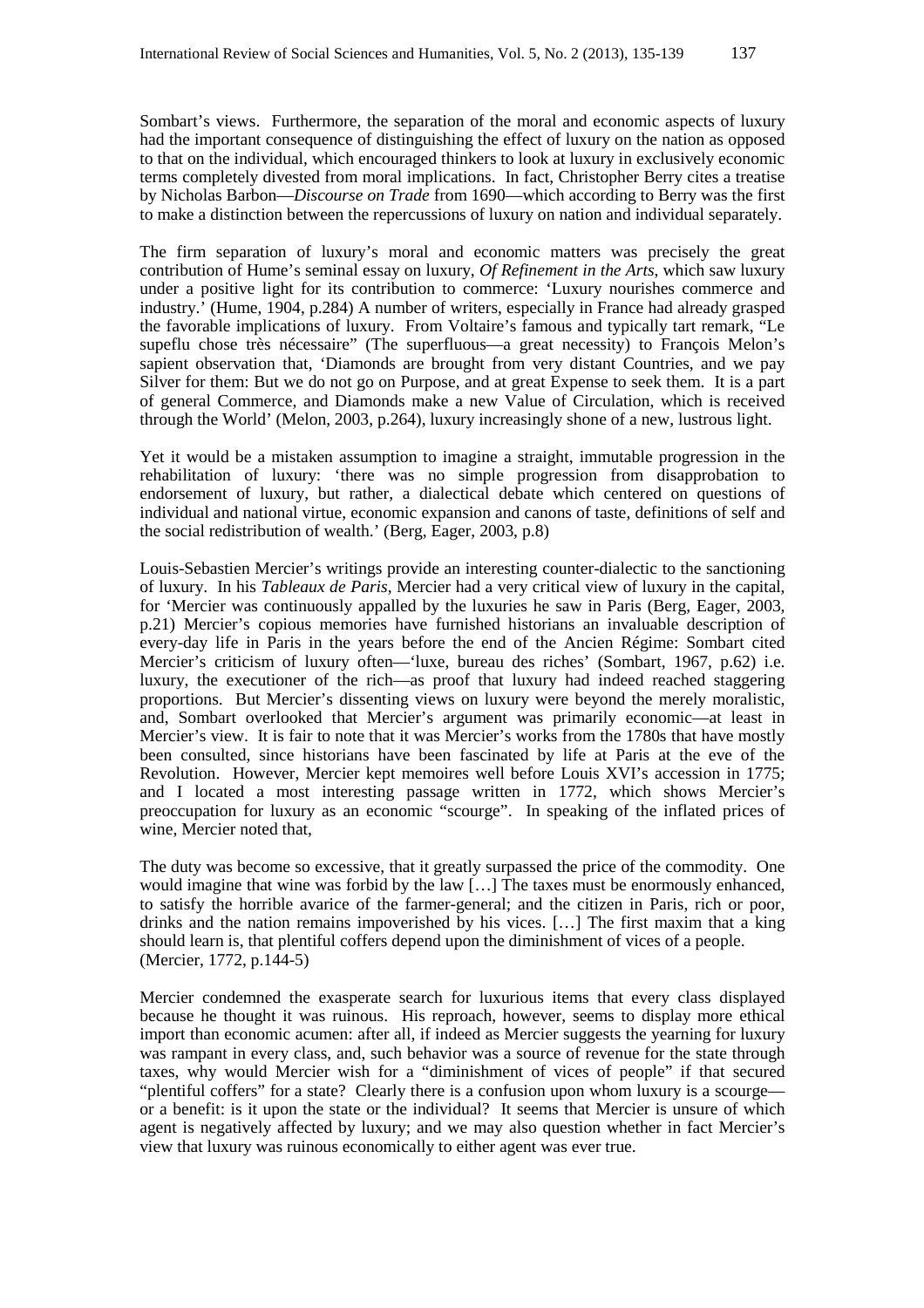$\overline{a}$ 

Sombart, (1967, p.114) obviously, did not agree with Mercier and cited Montesquieu, who in his *Esprit des Lois* stated that, 'if rich were not lavish, the poor would starve', for according to him luxury was responsible for what we nowadays call trickle-down economics, as was indisputably elaborated by François Melon:

The excessive Price paid for some trifling Provisions, which the Luxurious Man displayeth with Profusion […] is an Instance of the highest, and most ridiculous kind of Luxury, and yet, why should this extravagant Expense be exclaimed against? The Money thus earned, would, if it lay in the Chest of the Luxurious Man, remain Dead to the Society. The Gardiner receiveth it, and hath deserved it, as a recompense of his Labour, which is thereby excited again. His Children, almost naked, are thereby clothed; they eat Bread in Plenty, enjoy better Health, and labour with cheerful Expectation. (Melon, 2003, p.262)

Clearly, Montesquieu and Melon were not enthusiastic on all fronts about luxury, but neither could fail to overlook its resulting economic advantages.

Finally, there were writers who directly opposed the restriction of luxury, because they thought it stifled economic growth. Christopher Berry, produces the testimony of Dudley North, who in his *Discourses upon Trade* from 1691 wrote that, 'countries which have sumptuary laws are generally poor because these countries discourage industry and ingenuity.' (Berry, 1994, p.115) Adam Smith echoed this very sentiment when he said, "It is the highest impertinence and presumption […] in kings and ministers, to pretend to watch over the economy of private people, and restrain their experience, either by sumptuary laws, or by prohibiting the importation of foreign luxuries.' (Smith, 1994, p.377). Smith was speaking both in favor of consumption and liberty, and, against the old, hierarchical system that was trying to hold on to its slipping privileges with sumptuary laws.

Sombart's theory seems to be sustained by the debates that were occurring during the period he analyzed. And yet, a great historian of capitalism, Fernand Braudel, dismissed Sombart's view for being negligible in relation to the central factors of capitalism's growth: Braudel thought that courts were an aberration, had no influence on real economic growth, and thus did not reflect markets or 'real' society. Braudel's faulted Sombart for his stance, which 'takes the development of capitalism out of the hands of ordinary entrepreneurs, and puts it squarely into the laps of aristocrats who did little business yet reaped the rewards from the economic efforts of others.' (Mukerji, 1993, p.439)<sup>2</sup> This quote from Braudel is that which Chandra Chandra Mukerji opens her article, to disputing Braudel's contention by focusing on the interdependence between courtly gardens and capitalist culture in early modern France; in it, she demonstrates that courts' materialism appreciably contributed to entrepreneurs' economic development and methods, thus sustaining Sombart's view in the court's role of capitalism's spread and countering Braudel's disputation. But Braudel restricted Sombart's argument excessively: Sombart did use the courts as an egregious example for the enormous urge for luxury, but he did not limit himself to them. As we saw earlier, Sombart insisted on the importance of the emergence of the bourgeois, who, in his wish to carve for himself a new place in a changing society, wanted to replicate the courtly extravagance to sanction his right to be a constituent of 'high society', and most importantly, to his prove that birth was not a prerequisite for status: this had the effect of increasing the scope *and* availability of luxury, which undoubtedly fomented capitalistic development.

Still, we ought not to overlook—as I think Braudel did—the contribution of courts to the 'turning of the wheels of commerce', as Braudel would have stated: it is enough to read through the colossal expenditures for the construction of Versailles from 1660 to 1689 which are so elephantine to be beyond computation—to conclude that it is impossible that they did not have an effect on the economy and the rise of new markets.

<sup>&</sup>lt;sup>2</sup>Chandra Mukerji. "Reading and Writing with Nature: a Materialist Approach to French Formal Gardens" *Consumption and the World of Goods*. (London: Routedge, 1993), p.439.